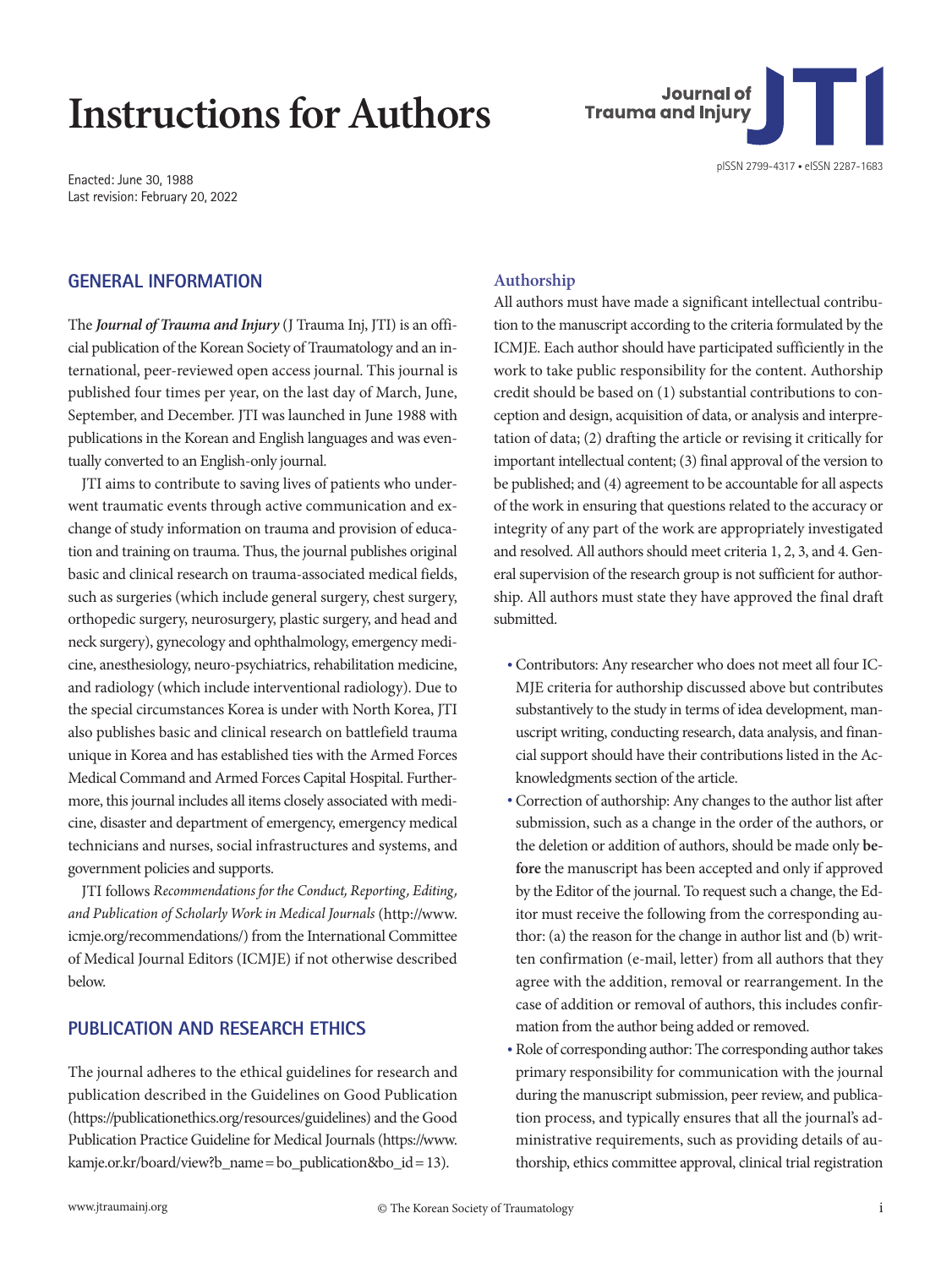documentation, and gathering conflict of interest forms and statements, are properly completed. The corresponding author should be available throughout the submission and peer-review process to respond to editorial queries in a timely manner, and after publication, should be available to respond to critiques of the work and cooperate with any requests from the journal for data or additional information or questions about the article.

### **Statement of Human and Animal Rights and Informed Consent**

Any investigations involving humans and animals should be approved by the Institutional Review Board (IRB) and the Animal Care Committee, respectively, of the institution at which the study took place. JTI will not consider any studies involving humans or animals without appropriate approval. Informed consent should be obtained, unless waived by the IRB, from patients who participated in clinical investigations. Human subjects' names, initials, hospital, dates of birth, or other personal or identifying information should not be used. Images of human subjects should not be used unless the information is essential for scientific purposes and explicit permission has been given as part of the consent. Even where consent has been given, identifying details should be omitted if they are not essential. If identifying characteristics are altered to protect anonymity, authors should provide assurances that such alterations do not distort scientific meaning. If consent has not been obtained, it is generally not sufficient to anonymize a photograph simply by using eye bars or blurring the face of the individual concerned. If experiments involve animals, the research should be based on national or institutional guidelines for animal care and use. Original articles submitted to JTI that address any investigation involving humans and animals should include a description about whether the study was conducted with approval of the institutional review board (with or without patient informed consent) and animal care committee, respectively, of the institution at which the study was conducted. JTI may also request a documentation of approval by the IRB or the Animal Care Committee for other types of articles when necessary. The content of each article is the responsibility of the authors and not of JTI.

### **Registration of Clinical Trial Research**

Any research that deals with a clinical trial should be registered with a primary national clinical trial registration site such as CRIS [\(https://cris.nih.go.kr/cris/index/index.do\)](https://cris.nih.go.kr/cris/index/index.do), or other prima-

ry national registry sites accredited by the World Health Organization [\(https://www.who.int/clinical-trials-registry-platform\)](https://www.who.int/clinical-trials-registry-platform) or clinicaltrials.gov (http://clinicaltrials.gov/), a service of the United States National Institutes of Health.

### **Conflicts of Interest**

A conflict of interest exists when an author (or the author's institution), reviewer, or editor has financial or personal relationships that inappropriately influence (bias) their actions (such relationships are also known as dual commitments, competing interests, or competing loyalties). These relationships vary from being negligible to having great potential for influencing judgment. Not all relationships represent true conflicts of interest. Nevertheless, the potential for a conflict of interest can exist regardless of whether an individual believes that the relationship affects their scientific judgment. Financial relationships (such as employment, consultancies, stock ownership, honoraria, and paid expert testimony) are the most easily identifiable conflicts of interest and the most likely to undermine the credibility of the journal, the authors, and science itself. However, conflicts can occur for other reasons, such as personal relationships, academic competition, and intellectual passion ([http://www.icmje.org/conflicts-of-interest/\)](http://www.icmje.org/conflicts-of-interest/). If there are any conflicts of interest, authors should disclose them in the manuscript. Conflicts of interest may occur during the research process; however, the important point is the disclosure itself. Disclosure allows the editors, reviewers, and readers to approach the manuscript with an understanding of the situation under which the research work was performed.

### **Originality and Duplicate Publication**

Manuscripts that are under review or have been published by other journals will not be accepted for publication in JTI. Any part of the accepted manuscript should not be duplicated in any other scientific journal without permission of the Editorial Board, although the figures and tables can be used freely if the original source is verified according to the Creative Commons Attribution License. It is mandatory for all authors to resolve any copyright issues when citing a figure or table from another journal that is not open access.

### **Secondary Publication**

It is possible to republish a manuscript if it satisfies the condition of secondary publication of the Recommendations [\(http://www.](http://www.icmje.org/recommendations/browse/publishing-and-editorial-issues/overlapping-publications.html) [icmje.org/recommendations/browse/publishing-and-editorial-is](http://www.icmje.org/recommendations/browse/publishing-and-editorial-issues/overlapping-publications.html)[sues/overlapping-publications.html\)](http://www.icmje.org/recommendations/browse/publishing-and-editorial-issues/overlapping-publications.html) by the ICJME.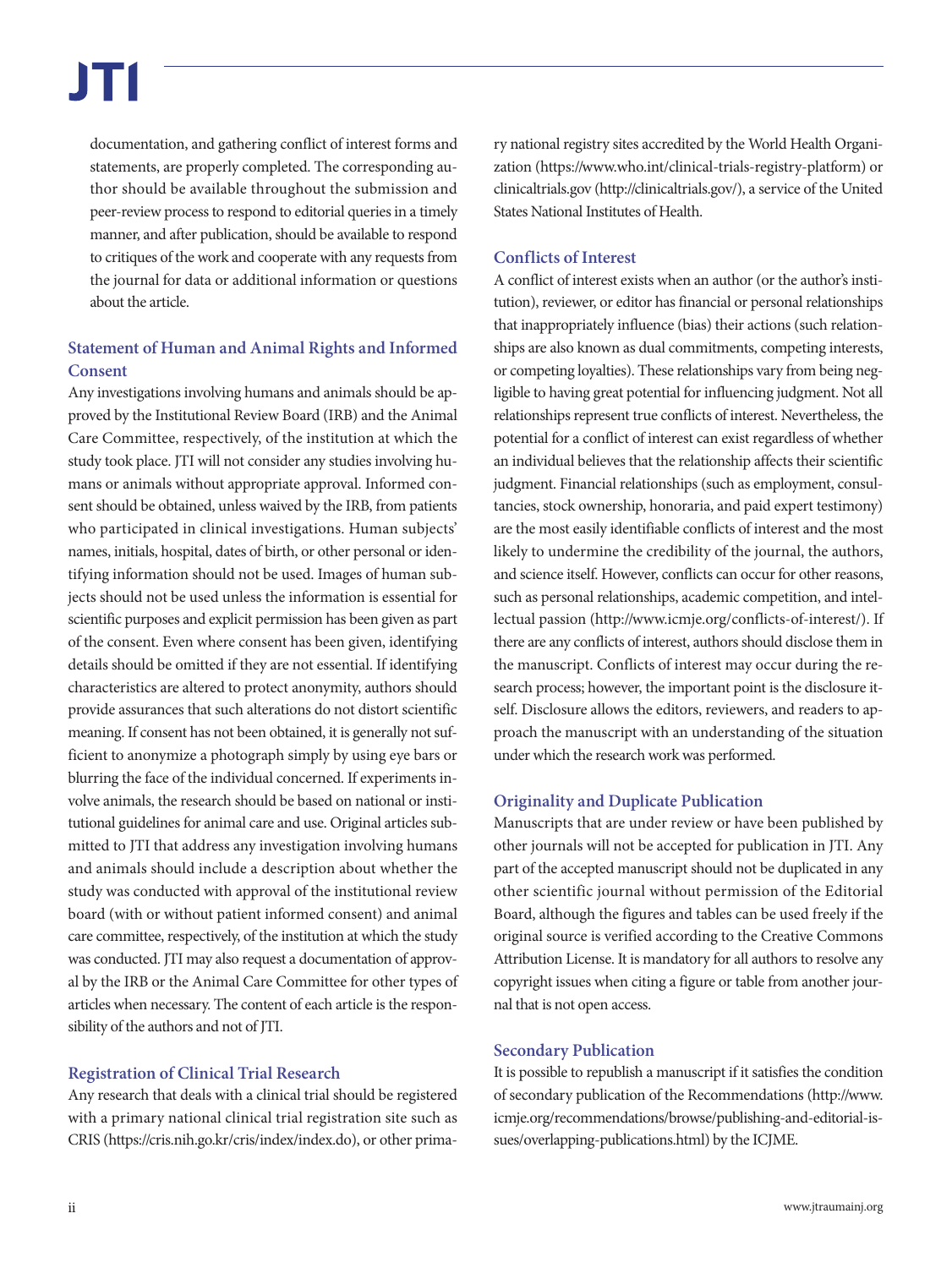**Management of Research and Publication Misconduct** When the journal faces suspected cases of research and publication misconduct such as redundant (duplicate) publication, plagiarism, fraudulent or fabricated data, changes in authorship, undisclosed conflicts of interest, ethical problems with a submitted manuscript, a reviewer who has appropriated an author's idea or data, or complaints against editors, the resolution process will follow the flowchart provided by the Committee on Publication Ethics [\(http://publicationethics.org/resources/flowcharts\)](http://publicationethics.org/resources/flowcharts). Discussions and decisions on suspected cases are conducted by the Editorial Board.

### **Editorial Responsibilities**

The Editorial Board will continuously work to monitor/safeguard publication ethics: guidelines for retracting articles; maintenance of the integrity of the academic record; preclusion of business needs from compromising intellectual and ethical standards; publishing corrections, clarifications, retractions, and apologies when needed; and ensuring that there is no plagiarism and no fraudulent data in publications. Editors maintain the following responsibilities: the responsibility and authority to reject/accept articles; the absence of conflicts of interest with respect to articles they reject/accept; the acceptance of a paper when reasonably certain; the publication of corrections or retractions when errors are found; and the preservation of the anonymity of reviewers.

### **EDITORIAL POLICY**

### **Copyright**

The copyright of all published materials is owned by the Korean Society of Trauma. All authors must sign the Transfer of Copyright Agreement when they submit their manuscript. The papers will not be published until the copyright transfer is complete.

### **Open Access Policy**

JTI is an open access journal distributed under the terms of the Creative Commons Attribution Non-Commercial License (<https://creativecommons.org/licenses/by-nc/4.0/>) which permits unrestricted non-commercial use, distribution, and reproduction in any medium, provided that the original work is properly cited. To use the tables or figures of JTI in other journals or books for scholarly, educational purposes, requesting permission from the publisher of JTI is not necessary.

### **Data Sharing**

JTI encourages data sharing wherever possible, unless this is pre-

vented by ethical, privacy, or confidentiality matters. Authors wishing to do so may deposit their data in a publicly accessible repository and include a link to the DOI within the text of the manuscript.

• Clinical Trials: JTI accepts the ICMJE Recommendations for data sharing statement policy [\(http://www.icmje.org/recom](http://www.icmje.org/recommendations/browse/publishing-and-editorial-issues/clinical-trial-registration.html)[mendations/browse/publishing-and-editorial-issues/clini](http://www.icmje.org/recommendations/browse/publishing-and-editorial-issues/clinical-trial-registration.html)[cal-trial-registration.html](http://www.icmje.org/recommendations/browse/publishing-and-editorial-issues/clinical-trial-registration.html)). Authors may refer to the editorial, "Data Sharing Statements for Clinical Trials: A Requirement of the International Committee of Medical Journal Editors," in JKMS vol. 32, no. 7:1051-1053 [\(https://doi.org/10.3346/](https://doi.org/10.3346/jkms.2017.32.7.1051) [jkms.2017.32.7.1051](https://doi.org/10.3346/jkms.2017.32.7.1051)).

### **Archiving Policy**

JTI provides the electronic backup and preservation of access to the journal content in the event the journal is no longer published by archiving in National Library of Korea ([https://www.](https://www.nl.go.kr) [nl.go.kr/\)](https://www.nl.go.kr). Authors can archive publisher's version/PDF.

### **Preprint Policy**

A preprint can be defined as a version of a scholarly paper that precedes formal peer review and publication in a peer-reviewed scholarly journal. JTI allows authors to submit preprints to the journal. It is not treated as duplicate submission or duplicate publication. JTI recommends that authors disclose the existence of a preprint with its DOI in the letter to the Editor during the submission process. Otherwise, a plagiarism check program—Similarity Check (Crosscheck) or Copy Killer—may flag the results as containing excessive duplication. A preprint submission will be processed through the same peer-review process as a usual submission. If a preprint is accepted for publication, the authors are recommended to update the information on the preprint site with a link to the published article in JTI, including the DOI at JTI. It is strongly recommended that authors cite the article in JTI instead of the preprint in their next submission to journals.

### **MANUSCRIPT PREPARATION**

Manuscripts should be written in English. Medical terminology should conform to the most recent edition of Dorland's Illustrated Medical Dictionary.

### **General Principles**

• Word processors and format of manuscript: Manuscripts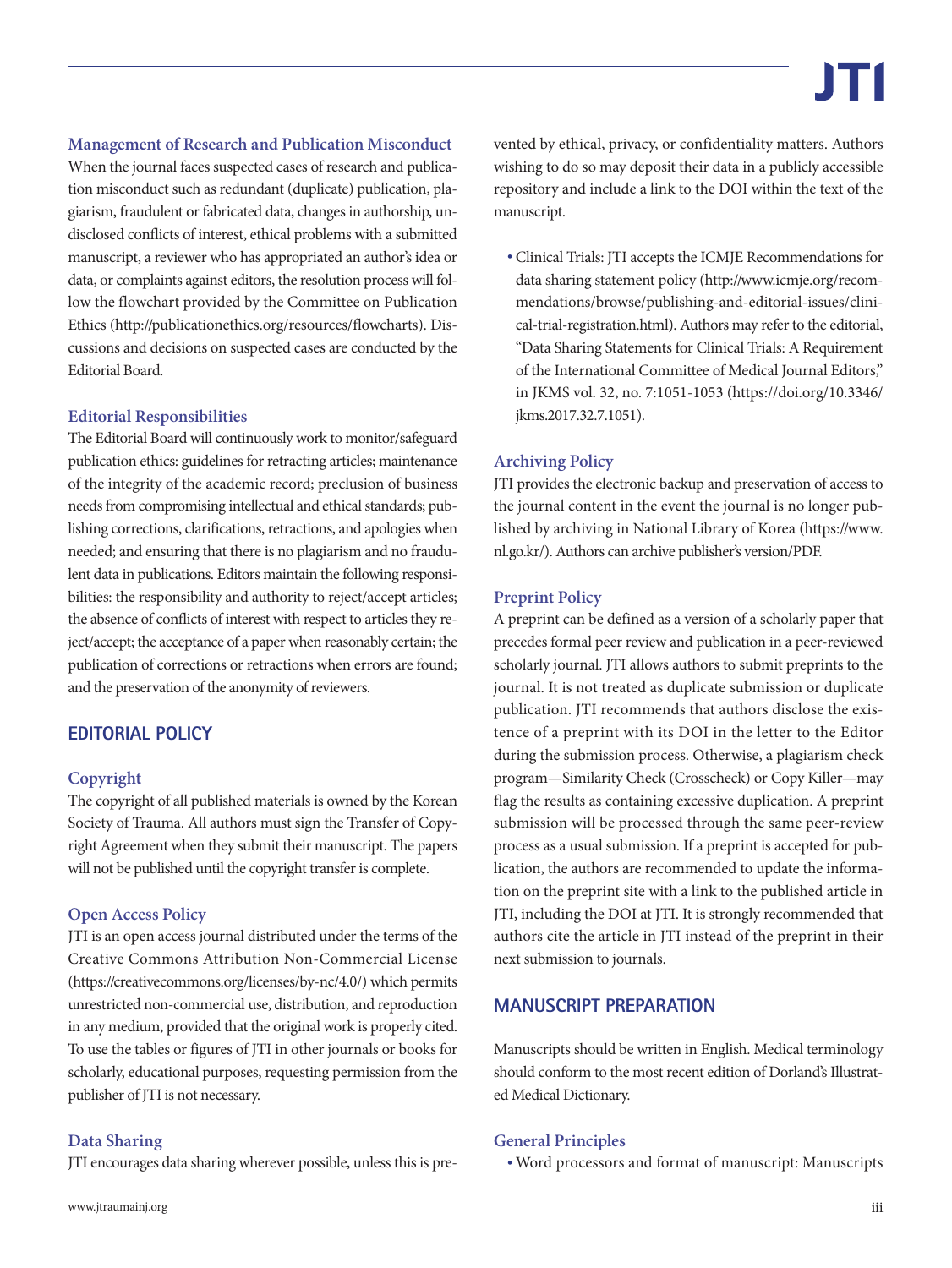should be submitted in the file format of Microsoft Word 2010 or higher. Manuscripts should be typed on an A4-sized document, be double-spaced, and use a font size of 10–12 point with margins of 2 cm on each side and 3 cm for the upper and lower ends. We recommend the use of the template provided at [https://www.jtraumainj.org/authors/authors.php](https://www.jtraumainj.org/authors/authors.php ) for formatting the manuscript.

- •Abbreviation of terminology: Abbreviations should be avoided as much as possible. One word should not be expressed through an abbreviation, although two or more words may be expressed through an abbreviation. The full term for which the abbreviation stands should be used at its first occurrence in the text. Abbreviations should not be present in the title. Common abbreviations, however, may be used, such as DNA, COVID-19.
- Units: The use of International Standardized (SI) units is encouraged. These are available at [https://www.nist.gov/pml/](https://www.nist.gov/pml/weights-and-measures/metric-si/si-units) [weights-and-measures/metric-si/si-units](https://www.nist.gov/pml/weights-and-measures/metric-si/si-units).
- Machines and equipment: When the use of reagents or devices is reported in the text, the name of the manufacturer, city, state, and country should be indicated.
- Statistics: Statistical methods must be described and the program used for data analysis, and its source, should be stated.
- Reporting guidelines for specific study designs: Research reports frequently omit important information. As such, reporting guidelines have been developed for a number of study designs that some journals may ask authors to follow. Authors are encouraged to also consult the reporting guidelines relevant to their specific research design. A good source for reporting guidelines is the EQUATOR Network [\(http://](http://www.equator-network.org/home/) [www.equator-network.org/home/](http://www.equator-network.org/home/)) and the United States National Institutes of Health/National Library of Medicine ([http://www.nlm.nih.gov/services/research\\_report\\_guide.](http://www.nlm.nih.gov/services/research_report_guide.html) [html](http://www.nlm.nih.gov/services/research_report_guide.html)).
- Cover letter: The cover letter should inform the Editor that neither the submitted material nor portions thereof have been published previously or are under consideration for publication elsewhere. It should state any potential conflict of interest that could influence the authors' interpretation of the data, such as financial support from or connections to pharmaceutical companies, political pressure from interest groups, or academically related issues.

### **Organization of Manuscript: Original Articles**

*1. Arrangement of the manuscript:* Original articles should be or-

ganized in the order of Title page, Abstract & Keywords, Main text (Introduction, Methods, Results, Discussion), References, Table, Figure, and Figure Legends. The title of each new section should begin on a new page. Number pages consecutively, beginning with the abstract page. Page numbers should be placed at the middle of the bottom of each page.

- *2. Title page*
	- The title page must include a title, the authors' names (including ORCID), affiliations, corresponding authors' names and contact information, running title, and declarations.
	- Title: The title should be concise and precise. The first letter and proper nouns of the title should be capitalized, as is usually used at the beginning of a sentence. The title should use generic drug names, not brand names.
	- •Authors and affiliations: First, middle, and last names should be included for each author. If authors are affiliated with multiple departments and hospitals, affiliations should be arranged in the order of authors and demarcated with a number.
	- ORCID: We recommend that the Open Researcher and Contributor ID (ORCID) of all authors be provided. To have an ORCID, authors should register on the ORCID website: [http://orcid.org/.](http://orcid.org) Registration is free to every researcher in the world.
	- Corresponding author: The corresponding author's name, address, postal code, telephone number, fax number, e-mail address should be included.
	- Running title: A running title of less than 50 characters including letters and spaces should be included in English. If the included running title is inappropriate, the Editorial Board may revise it.
	- Notes:
	- -Ethical statements: When reporting experiments with human or animal subjects, the authors should indicate whether they received approval from the IRB for the study, and agreement from the patients.

-Conflicts of interest: If there are any conflicts of interest, authors should disclose them in the manuscript. Disclosures allow editors, reviewers, and readers to approach the manuscript with an understanding of the situation and background of the completed research. If there are no conflicts of interest, authors should include the following sentence: "The authors have no conflicts of interest to declare."

-Funding: Funding for the research should be provided here. Providing a FundRef ID is suggested, including the name of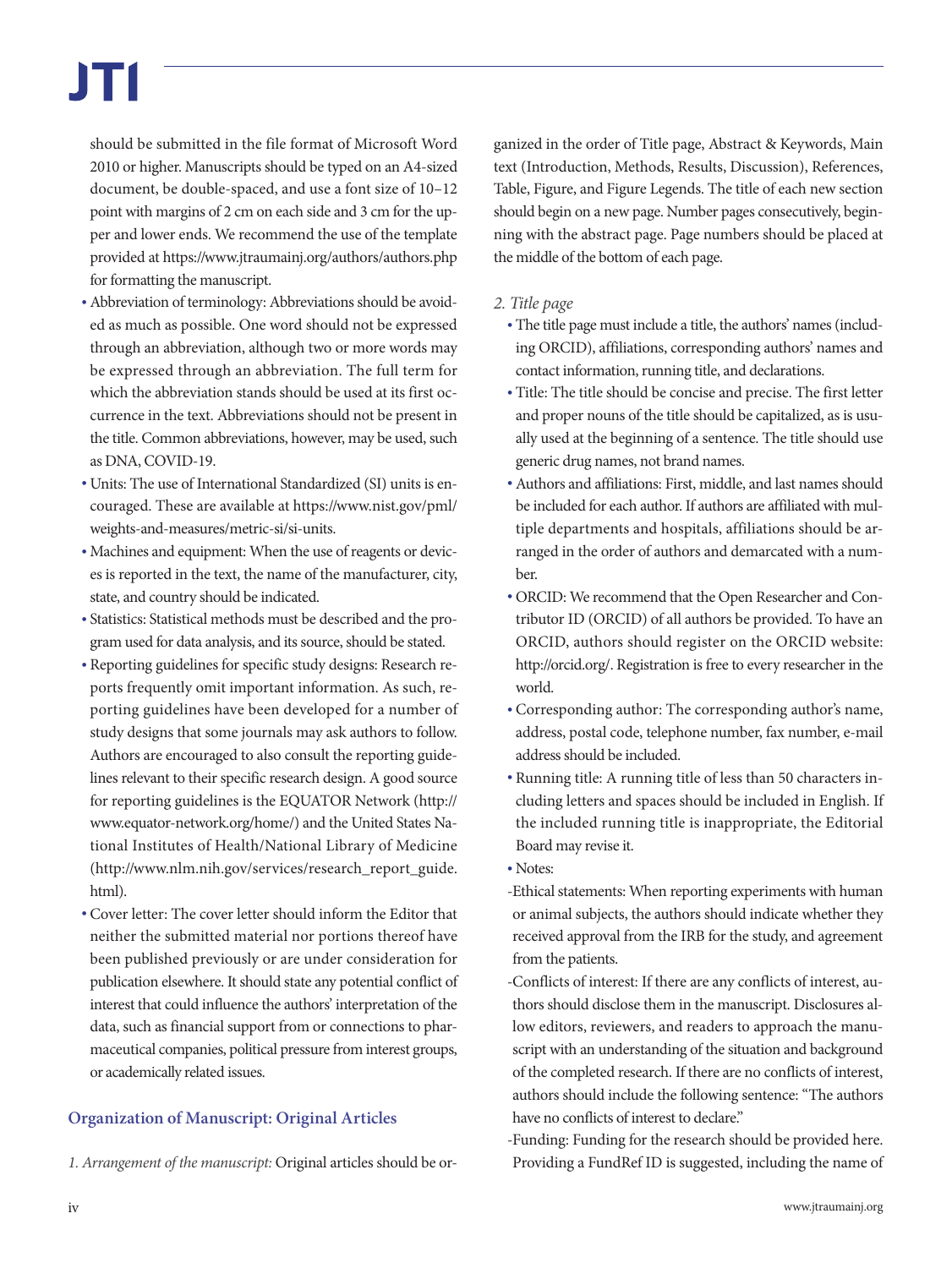the funding agency, the country, and if available, the number of the grant provided by the funding agency. If the funding agency does not have a FundRef ID, please ask the agency to contact the FundRef registry (e-mail: [fundref.registry@cross](mailto:fundref.registry@crossref.org)[ref.org\)](mailto:fundref.registry@crossref.org). A detailed description of the FundRef policy can be found at [http://www.crossref.org/fundref/.](http://www.crossref.org/fundref/)

- -Author contributions: The contributions of all authors must be described using the CRediT ([https://credit.niso.org/](https://credit.niso.org)) Taxonomy of author roles.
- -Acknowledgments: Persons or institutes that contributed to the papers, but did not meet the criteria for authorship, are acknowledged here.
- -If any of the sections are not relevant to the manuscript, please include the heading and write "Not applicable." for that section.

### *3. Abstract & Keywords*

- •All manuscripts should contain a structured abstract. Abstracts should be no more than 300 words in length and must have the following headings: Purpose, Methods, Results, and Conclusions. The quotation of references must not be included in the abstract.
- •A maximum of 5 keywords should be listed, immediately after the abstract. Each keyword should be separated by a semicolon (;). The authors should use MeSH (Medical Subject Heading) terms in their keywords ([https://meshb.nlm.nih.](https://meshb.nlm.nih.gov) [gov/\)](https://meshb.nlm.nih.gov).

### *4. Main text*

- •Introduction: The Introduction should address the purpose of the article concisely and include background reports that are relevant to the purpose of the paper.
- Methods: When reporting experiments with human or animal subjects, the authors should indicate whether they received approval from the IRB for the study, and agreement from the patients. These should be written in the first sentence of the Methods. When reporting experiments with animal subjects, the authors should indicate whether the handling of animals was supervised by the Institutional Board for the Care and Use of Laboratory Animals. Sufficient details need to be addressed in the methodology section of an experimental study so that it can be further replicated by others. Ensure correct use of the terms sex (when reporting biological factors) and gender (identity, psychosocial, or cultural factors), and, unless inappropriate, report the sex and/or gender of study participants, the sex of animals or cells, and describe

the methods used to determine sex and gender. If the study involved an exclusive population, for example in only one sex, authors should justify why, except in obvious cases (e.g., prostate cancer). Authors should also define how they determined race or ethnicity and justify their relevance.

- Results: Results should be presented in a logical sequence in the text, tables, and illustrations, giving the main or most important findings first. Do not repeat all of the data in the tables or figures in the text; emphasize or summarize only the most important observations.
- Discussion: Discussion should emphasize the new and important aspects of the study, including the conclusions. Do not repeat the results in detail or other information that is included in the Introduction or Results sections. Describe the conclusions according to the purpose of the study but avoid unqualified statements that are not adequately supported by the data. Conclusions may be stated briefly in the last paragraph of the Discussion section.

### *5. References*

- References should be obviously related to the document. In the text, references should be cited with Arabic numerals in brackets, numbered in the order cited. In the references section, the references should be numbered and listed in order of appearance in the text.
- •All of the references should be stated in English, including the author, title, and the name of the journal. If necessary, the reviewers and the Editorial Board may request original documents of the references. In the References section, journals should be abbreviated according to the style used in the list of journals indexed in the NLM Journal Catalog [\(http://www.](http://www.ncbi.nlm.nih.gov/nlmcatalog/journals) [ncbi.nlm.nih.gov/nlmcatalog/journals\)](http://www.ncbi.nlm.nih.gov/nlmcatalog/journals). Journal titles that are not listed in the Catalog should follow the ISO abbreviation as described in "Access to the LTWA (List of Title Word Abbreviations; [https://www.issn.org/services/online-services/ac](https://www.issn.org/services/online-services/access-to-the-ltwa/)[cess-to-the-ltwa/](https://www.issn.org/services/online-services/access-to-the-ltwa/))".
- The surname should be put before the given name, whose first letter is capitalized. All of six or fewer authors should be recorded, and if authors are seven or more, "et al." should be put after three authors.
- •In principle, references should be limited to 30 in original articles.
- The description of the References section is provided below. The References follow the NLM Style Guide for Authors, Editors, and Publishers [\(http://www.nlm.nih.gov/citingmedicine](http://www.nlm.nih.gov/citingmedicine)) if not specified below.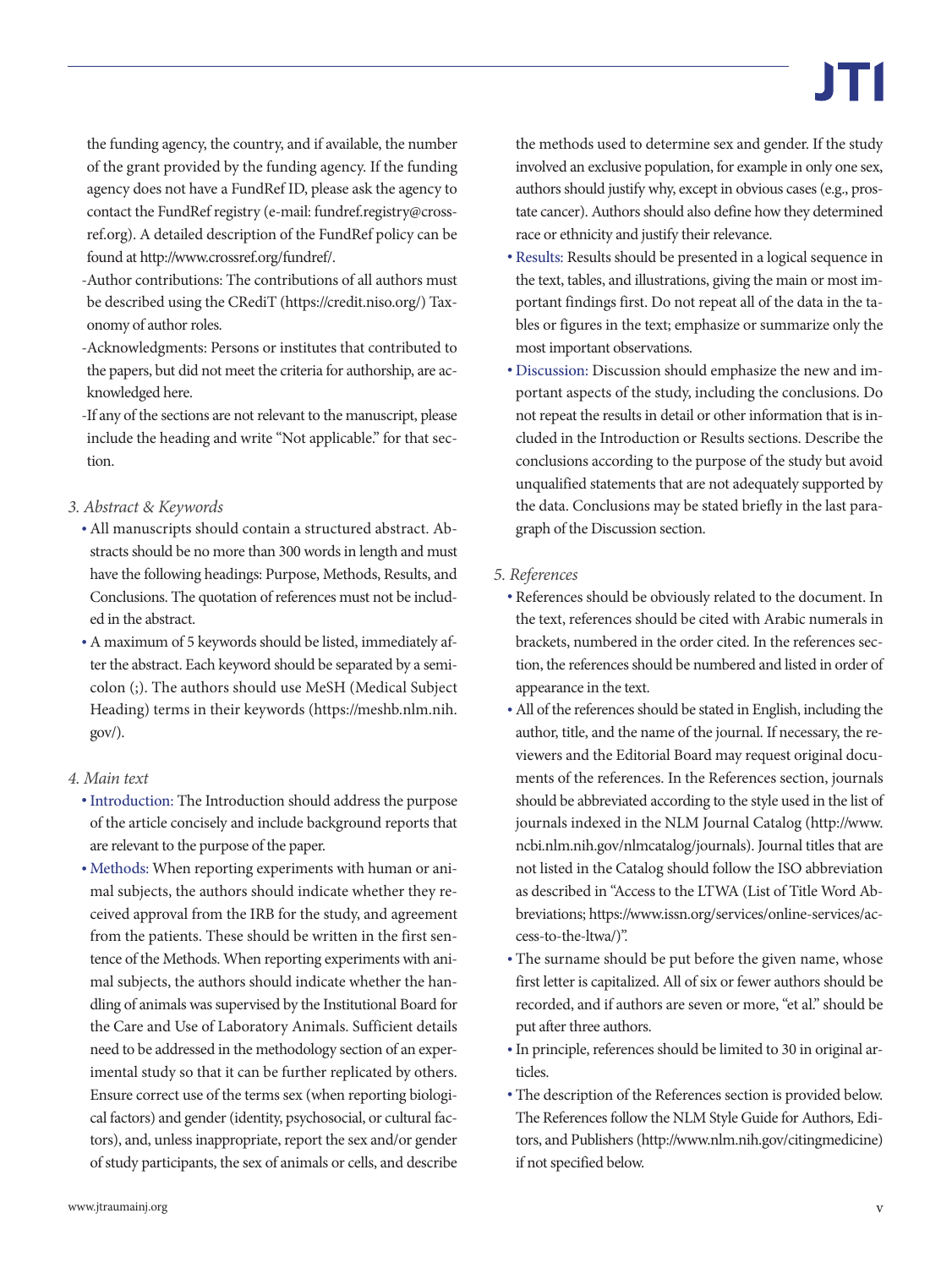### • Sample

- 1. Yeo KH, Park CY, Kim HH. Abdomino-perineal organ injuries caused by cultivators. J Trauma Inj 2015;28:60–6.
- 2. Mattox KL, Moore EE, Feliciano DV. Trauma. 7th ed. New York: Mc-Graw Hill; 2013.
- 3. Burlew CC, Moore EE. Emergency department thoracotomy. In: Mattox KL, Moore EE, Feliciano DV, editors. Trauma. 7th ed. New York: McGraw Hill; 2013. p. 236–50.
- 4. World Health Organization (WHO). WHO statistical information system [Internet]. Geneva: WHO; 2021 [cited 2021 Feb 1]. Available from: [https://www.who.int/workforcealliance/knowledge/re](https://www.who.int/workforcealliance/knowledge/resources/whosis/en)[sources/whosis/en/](https://www.who.int/workforcealliance/knowledge/resources/whosis/en).
- 5. Sharma N, Sharma P, Basu S, et al. The seroprevalence and trends of SARS-CoV-2 in Delhi, India: a repeated population-based seroepidemiological study [Preprint]. Posted 2020 Dec 14. medRxiv 2020.12.13.20248123. [https://doi.org/10.1101/2020.12.13.202481](https://doi.org/10.1101/2020.12.13.20248123) [23.](https://doi.org/10.1101/2020.12.13.20248123)

### *6. Tables*

Tables must be numbered in the order in which they are cited in the text. Each table must be simple and typed on a separate page. Supply a brief title at the top of the table. The titles of tables start with "Table 1." Footnotes should be provided consecutively in order of the information, statistics, and abbreviations. Footnoted information should be referenced using superscript small letters (e.g., a, b) in alphabetical order.

### *7. Figures and Illustrations*

Authors must submit figures and illustrations as electronic files. Images must be provided as TIFF files. JPEG is also acceptable when it is the original format. Each figure must be of good quality, higher than 300 dpi resolution with good contrast and sharpness. Figures must be sized to 4 inches. If possible, submit the original file without any modifications.

Submit files of figures and photographs separately from the text of the paper. Number figures as "Figure Arabic numeral" in the order of their citation (e.g., Fig. 1). If a figure is divided into more than two images, mark each figure with Arabic numerals and a capital letter (e.g., Fig. 1A, B). Authors should submit line drawings in black and white. Figures should be explained briefly in the titles. An individual should not be recognizable in photographs or X-ray films provided at the time of submission. Radiographic prints must have arrows for clarity if applicable. Pathological samples should be pictured with a measuring stick.

### *8. Legends of Figures*

All figures should be described in the text separately. The de-

scription order must be the same as in the footnotes in tables and should be in recognizable sentences. In microscopic pictures, staining methods and magnification ratio should be indicated.

### **Organization of Manuscript: Review articles**

- 1. The Editorial Board requests review articles of particular titles and text. The author can describe text that is not itemized.
- 2. Arrangement of manuscript: The review should be organized in the order of Title page, Abstract (unstructured, under 250 words) & Keywords, Main text, References, Table, Figure, and Figure Legends.
- 3. In principle, references should be limited to 100 in reviews.

### **Organization of Manuscript: Case reports**

- 1. Case reports describe unique and instructive cases that make an important teaching point or scientific observation, novel techniques, use of new equipment, or new information on diseases that are of importance to the critical care field.
- 2. For case reports, authors should follow the CARE guidelines ([https://www.care-statement.org\)](https://www.care-statement.org). Authors should upload a completed checklist for the CARE guidelines during initial submission.
- 3. Arrangement of manuscript: The case report should be organized in the order of Title page, Abstract (unstructured, under 250 words) & Keywords, Main text (Introduction, Case report, Discussion), References, Table, Figure, and Figure Legends.
- 4. Main text:
	- •Introduction: Should not be separately divided. Briefly describe the case and background without a title.
	- Case report: Describe only the clinical findings and management steps that are directly related to critical care.
	- Discussion: Briefly discuss the case and state conclusions at the end of the case. Do not structure the conclusion section separately.
- 5. References: Do not exceed 15 references.

### **Organization of Manuscript: Others**

Other publication types such as Editorial, Guidelines, Correspondence, and Brief reports, may be accepted. The recommended format can be discussed with the Editorial Board.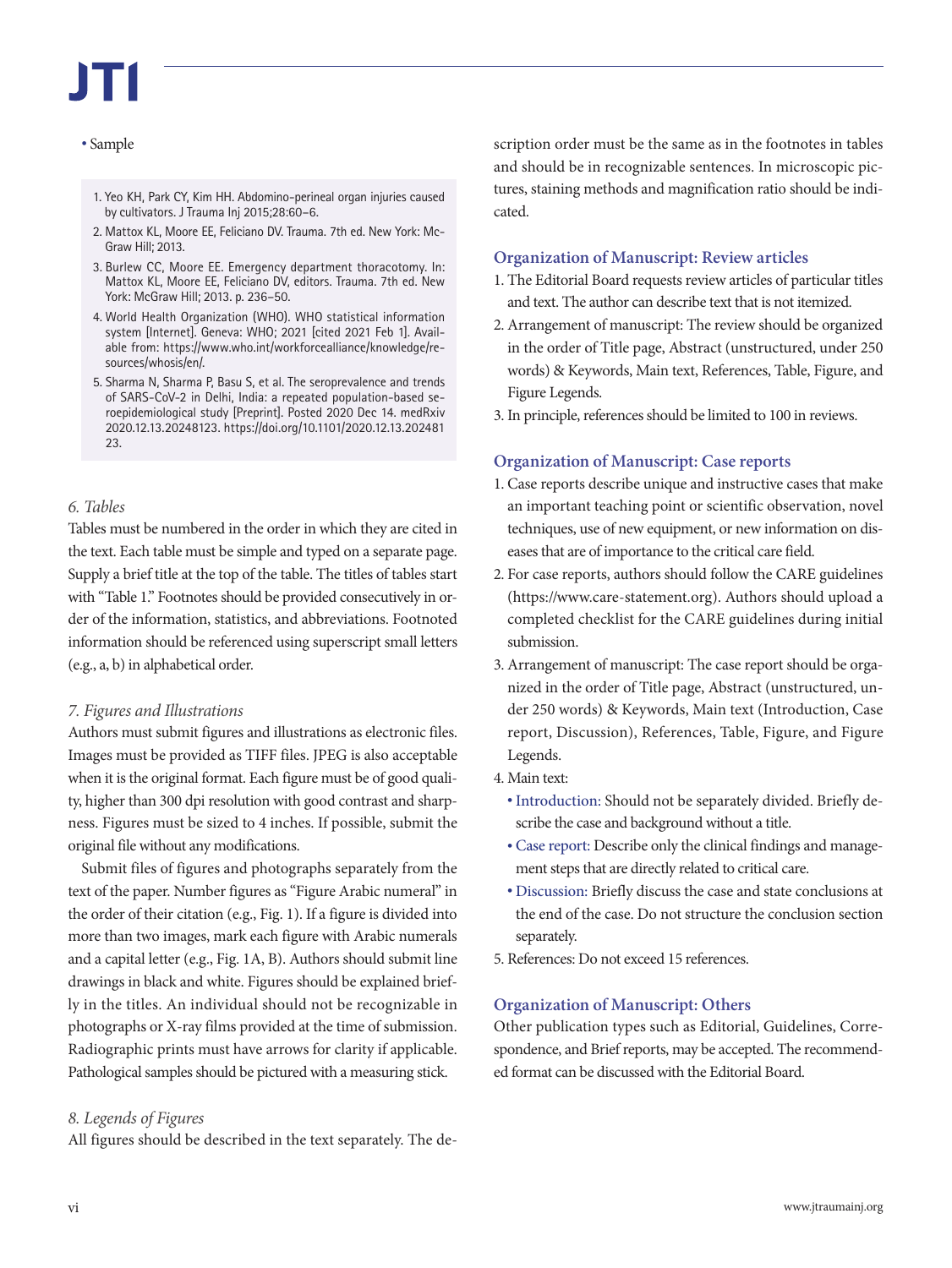### **MANUSCRIPT SUBMISSION AND PEER REVIEW PROCESS**

### **Submission Process**

Authors are requested to submit their papers electronically using the online manuscript submission system available at: [https://sub](https://submit.jtraumainj.org/)[mit.jtraumainj.org/.](https://submit.jtraumainj.org/) Under this online system, only corresponding authors and first authors can submit manuscripts. The process of reviewing and editing will be conducted entirely through this system.

Authors and reviewers may check the progress of reviews and related questions/answers on this system. The corresponding authors will be notified of all progress in the review process.

### **Peer Review Process**

All submitted manuscripts are screened for duplication through Similarity Check [\(https://crosscheck.ithenticate.com/](https://crosscheck.ithenticate.com/)) before review. All contributions (including solicited articles) are critically reviewed by the Editorial Board members, and/or reviewers. Reviewers' comments are usually returned to authors. The decision of the Editor is final. Manuscripts are sent simultaneously to two reviewers for **double-blinded** peer review. A third reviewer will be assigned if there is a discrepancy between two reviewers. Authors will receive notification of the publication decision, along with copies of the reviews and instructions for revision, if appropriate, within two months after receipt of the submission.

All manuscripts from editors, employees, or members of the Editorial Board are processed the same way as other unsolicited manuscripts. During the review process, they will not engage in the selection of reviewers and decision process. Editors will not handle their own manuscripts even if they are commissioned ones.

### **Appeals of Decisions**

Any appeal against an editorial decision must be made within 2 weeks of the date of the decision letter. Authors who wish to appeal against a decision should contact the Editor-in-Chief, explaining in detail the reasons for the appeal. All appeals will be discussed with at least one other associate editor. If consensus cannot be reached thereby, an appeal will be discussed at a full editorial meeting. The process of handling complaints and appeals follows the guidelines of COPE available from ([https://](https://publicationethics.org/appeals) [publicationethics.org/appeals\)](https://publicationethics.org/appeals). JTI does not consider second appeals.

### **MANUSCRIPTS ACCEPTED FOR PUBLICATION**

### **Final Version**

After a paper has been accepted for publication, the author(s) should submit the final version of the manuscript. The names and affiliations of authors should be double-checked, and if the originally submitted image files were of poor resolution, higher resolution image files should be submitted at this time. TIFF and PDF formats are preferred for submission of digital files of photographic images. Symbols (e.g., circles, triangles, squares), letters (e.g., words, abbreviations), and numbers should be large enough to be legible on reduction to the journal's column widths. All symbols must be defined in the figure caption. If references, tables, or figures are moved, added, or deleted during the revision process, renumber them to reflect such changes so that all tables, references, and figures are cited in numeric order.

### **Manuscript Corrections**

Before publication, the manuscript editor will correct the manuscript such that it meets the standard publication format. The author(s) must respond within 2 working days when the manuscript editor contacts the author for revisions. If the response is delayed, the manuscript's publication may be postponed to the next issue.

### **Gallery Proof**

The author(s) will receive the final version of the manuscript as a PDF file. Within 2 working days of receipt, authors must notify the Editorial Office (or printing office) of any errors found in the file. Any errors found after this time are the responsibility of the author(s) and will have to be corrected as errata or corrigenda (depending on responsibility for the error).

### **Errata and Corrigenda**

To correct errors in published articles, the corresponding author should contact the journal's Editorial Office with a detailed description of the proposed correction. Corrections that profoundly affect the interpretation or conclusions of the article will be reviewed by the editors. Corrections will be published as corrigenda (corrections of author's errors) or errata (corrections of publisher's errors) in a later issue of the journal.

### **ARTICLE PROCESSING CHARGES**

There are no author submission fees or other publication-related fees as all publication costs are shouldered by the publisher.